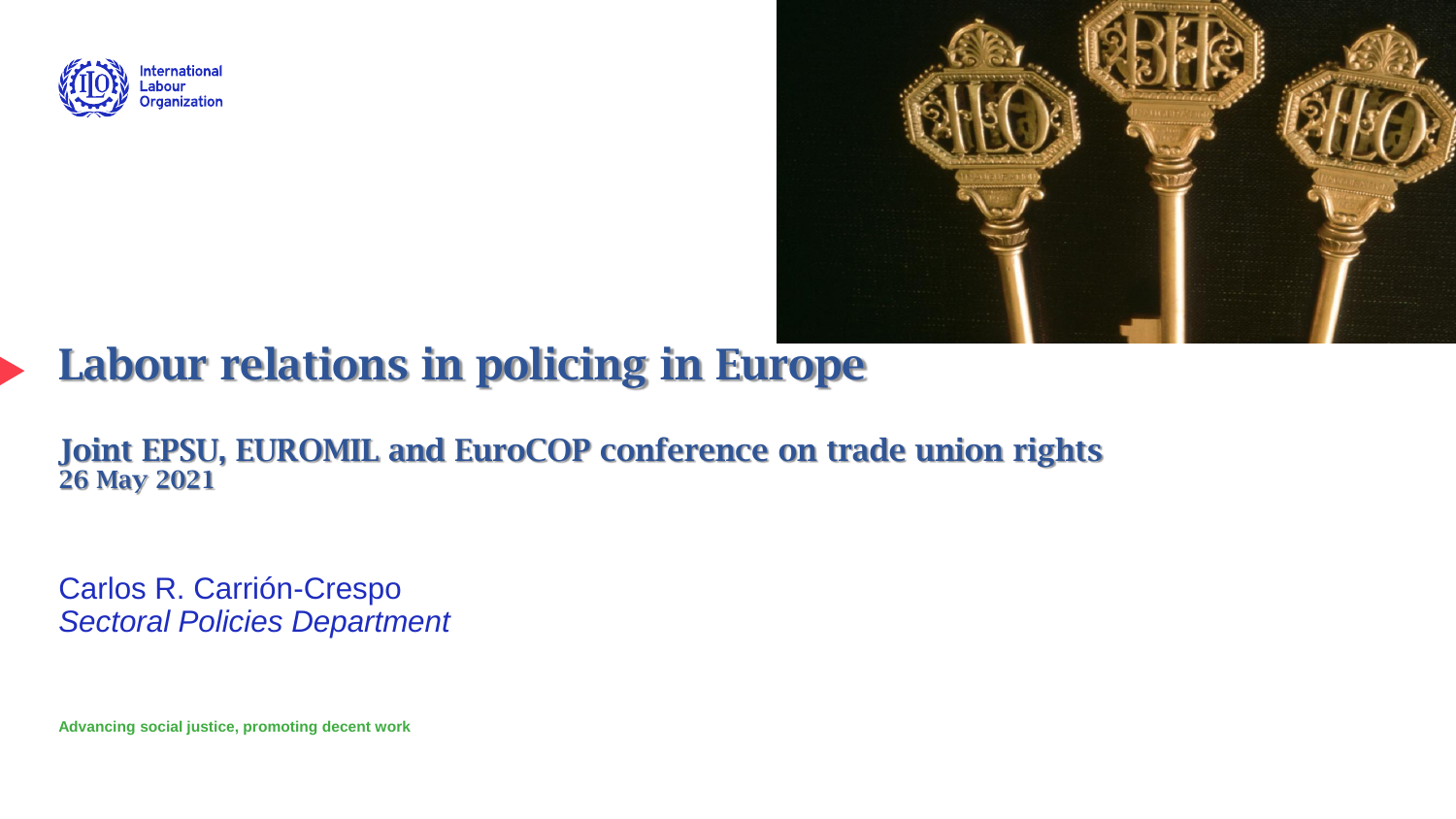

# **Overview**

- ➢ ILO Convention No. 151
- ➢ Survey
- ➢ ILO publications
- ➢ Note: this presentation is broadly about all public services. The examples relating to the police come from a specific and recent survey.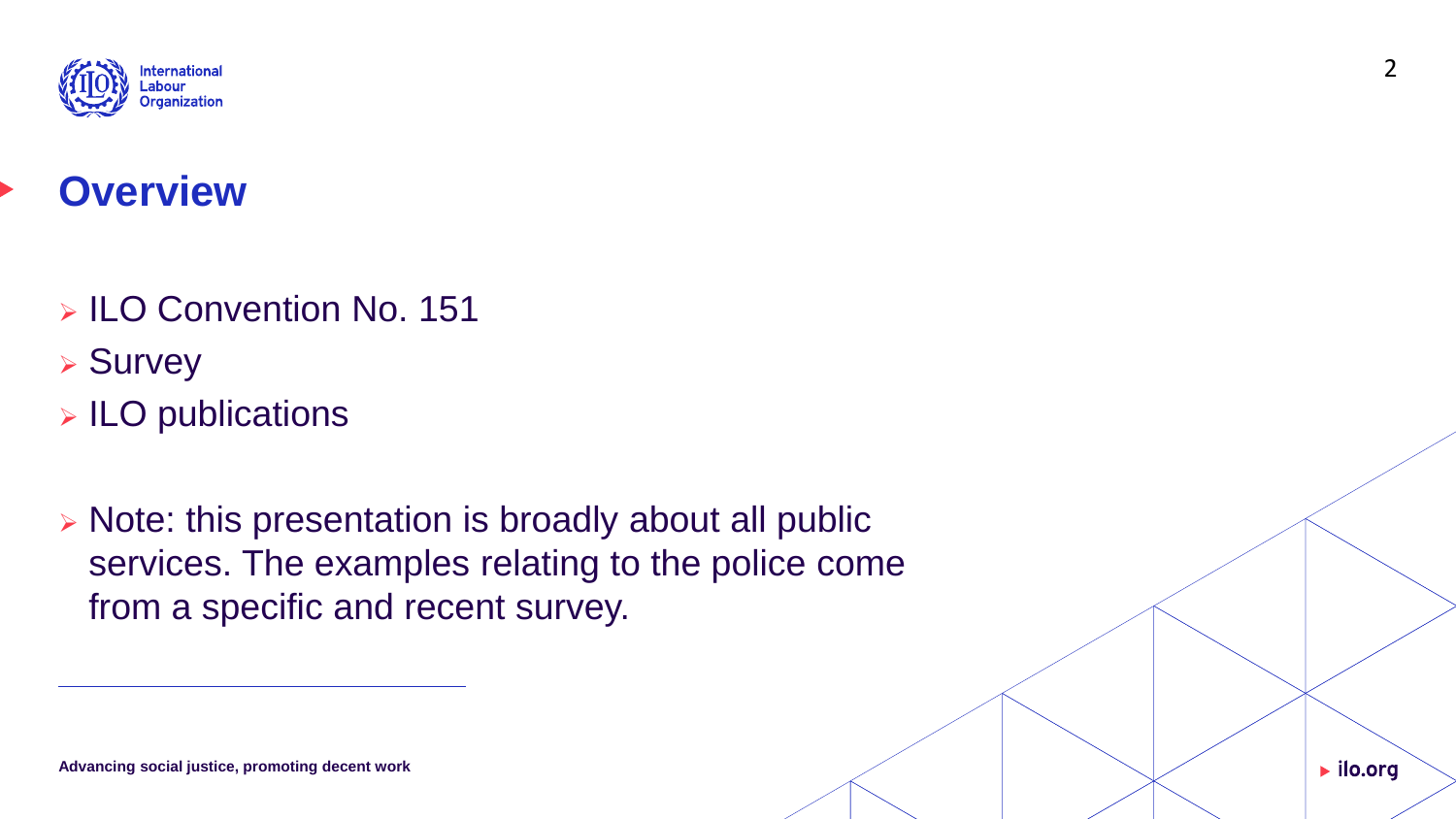

## **C151**

- **Adopted on 27 June 1978**
- **Entered into force on 25 February 1981**
- **Currently ratified by 57 countries.**

#### **PURPOSE**

- **Expansion of public-service activities**
- **need for sound labor relations between public authorities and public employees' organizations**
- **To complement Convention No. 98**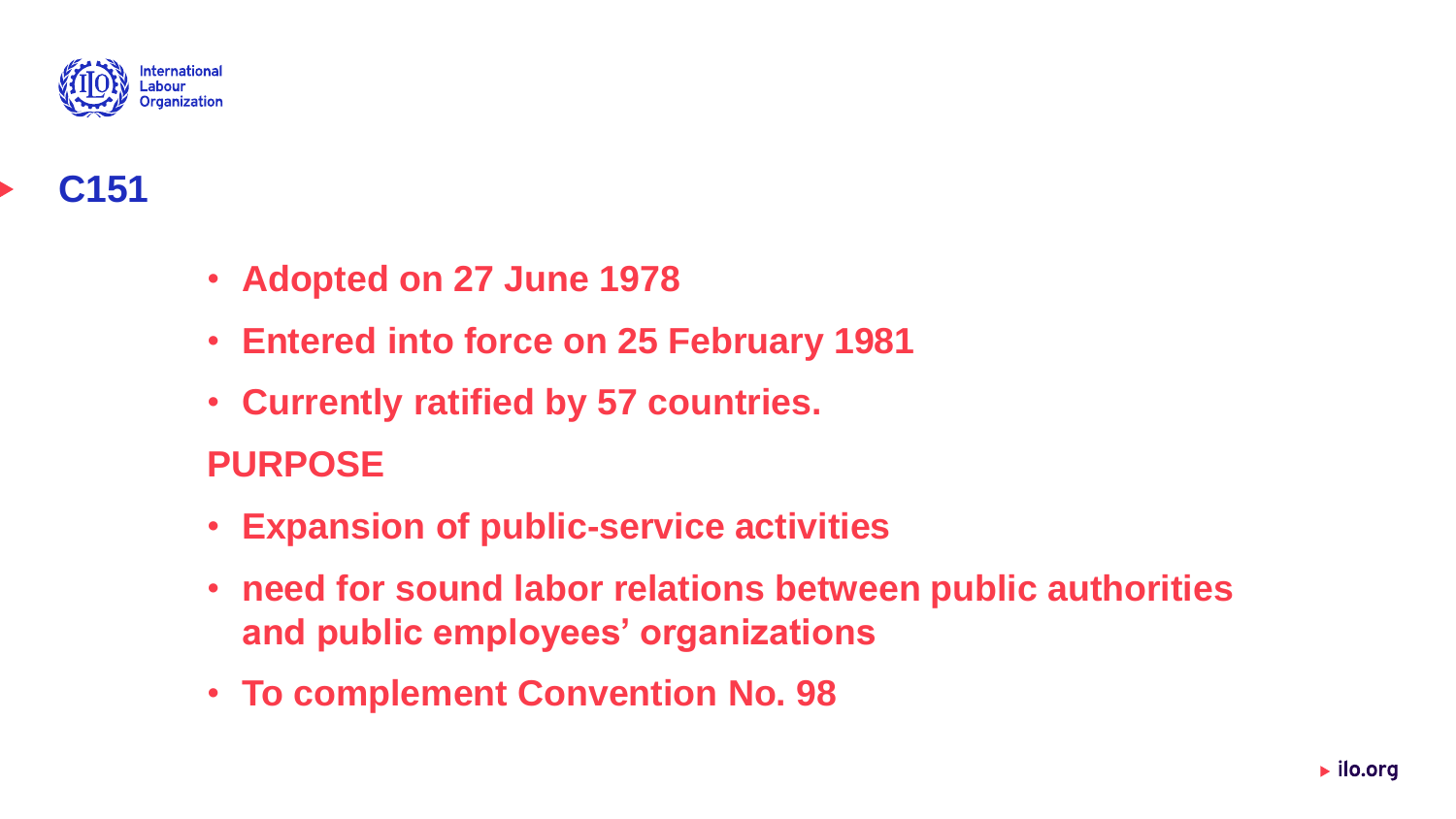

#### **Ratifications**



In process: Bulgaria, South Africa, Ukraine.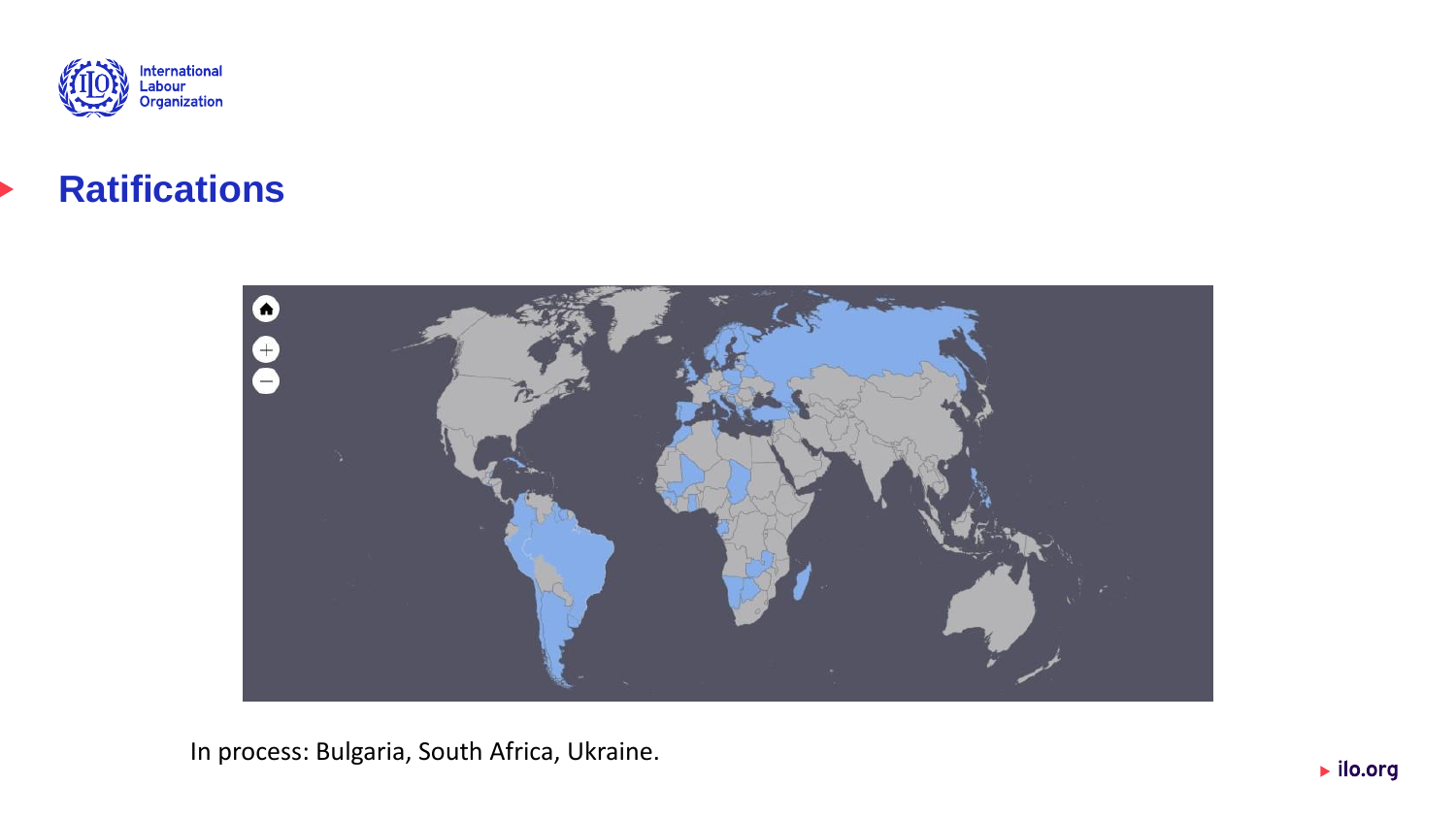

#### **Ratification process-Art. 19 of ILO Constitution**

*Para.* 5 (b): each of the Members undertakes that it will, within the period of one *year at most from the closing of the session of the Conference, or if it is impossible owing to exceptional circumstances to do so within the period of one year, then at the earliest practicable moment and in no case later than 18 months from the closing of the session of the Conference, bring the Convention before the authority or authorities within whose competence the matter lies, for the enactment of legislation or other action;*

*(c) Members shall inform the Director-General of the International Labour Office of the measures taken in accordance with this article to bring the Convention before the said competent authority or authorities, with particulars of the authority or authorities regarded as competent, and of the action taken by them;*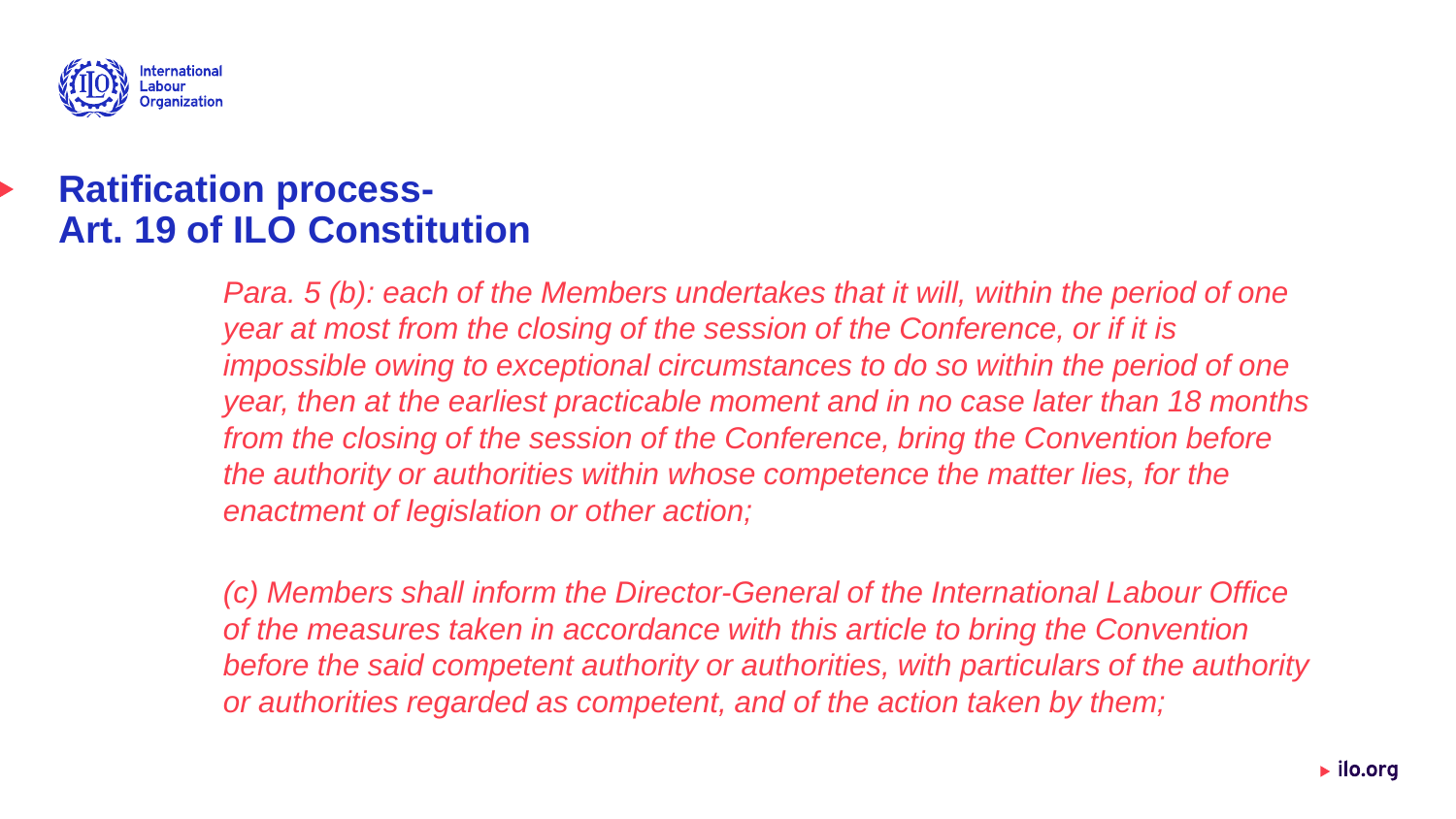

#### **Police: excluded from C151?**

**Art. 1(3): the Government may determine, through national laws or regulations, the extent to which C151 applies to the armed forces and the police, like in C98.**

**ILO Constitution:** *In no case shall the adoption of any Convention or Recommendation by the Conference, or the ratification of any Convention by any Member, be deemed to affect any law, award, custom or agreement which ensures more favourable conditions to the workers concerned than those provided for in the Convention or Recommendation.*

*CEACR: Once freedom of association is granted to members of police, Convention No. 98 is extended to them.*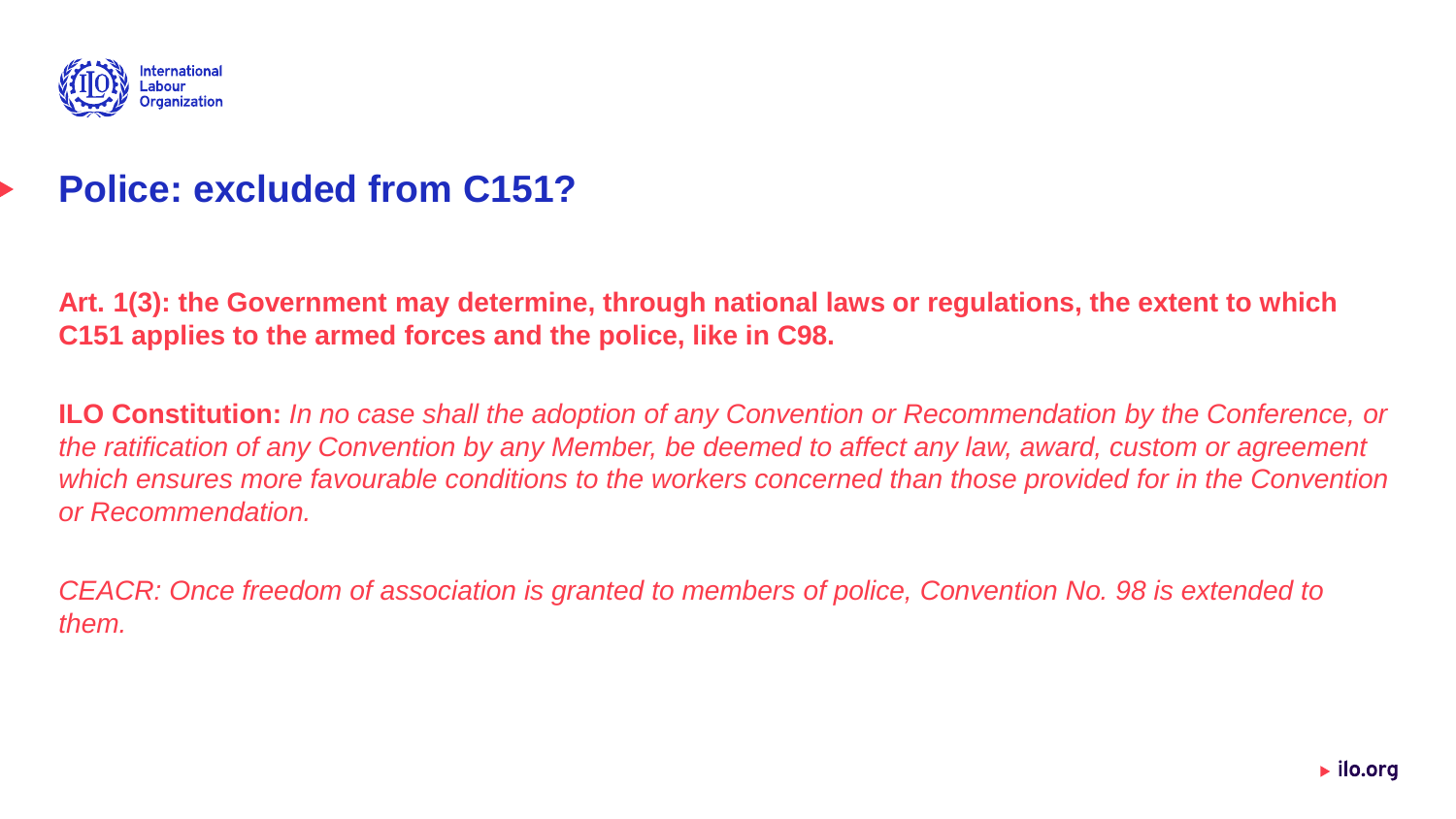



**General Survey, 2008:** 

**These exceptions are justified on the basis of the responsibility of these two categories of workers for the external and internal security of the State.** 

**In the view of the Committee, these exceptions must however be construed in a restrictive manner.**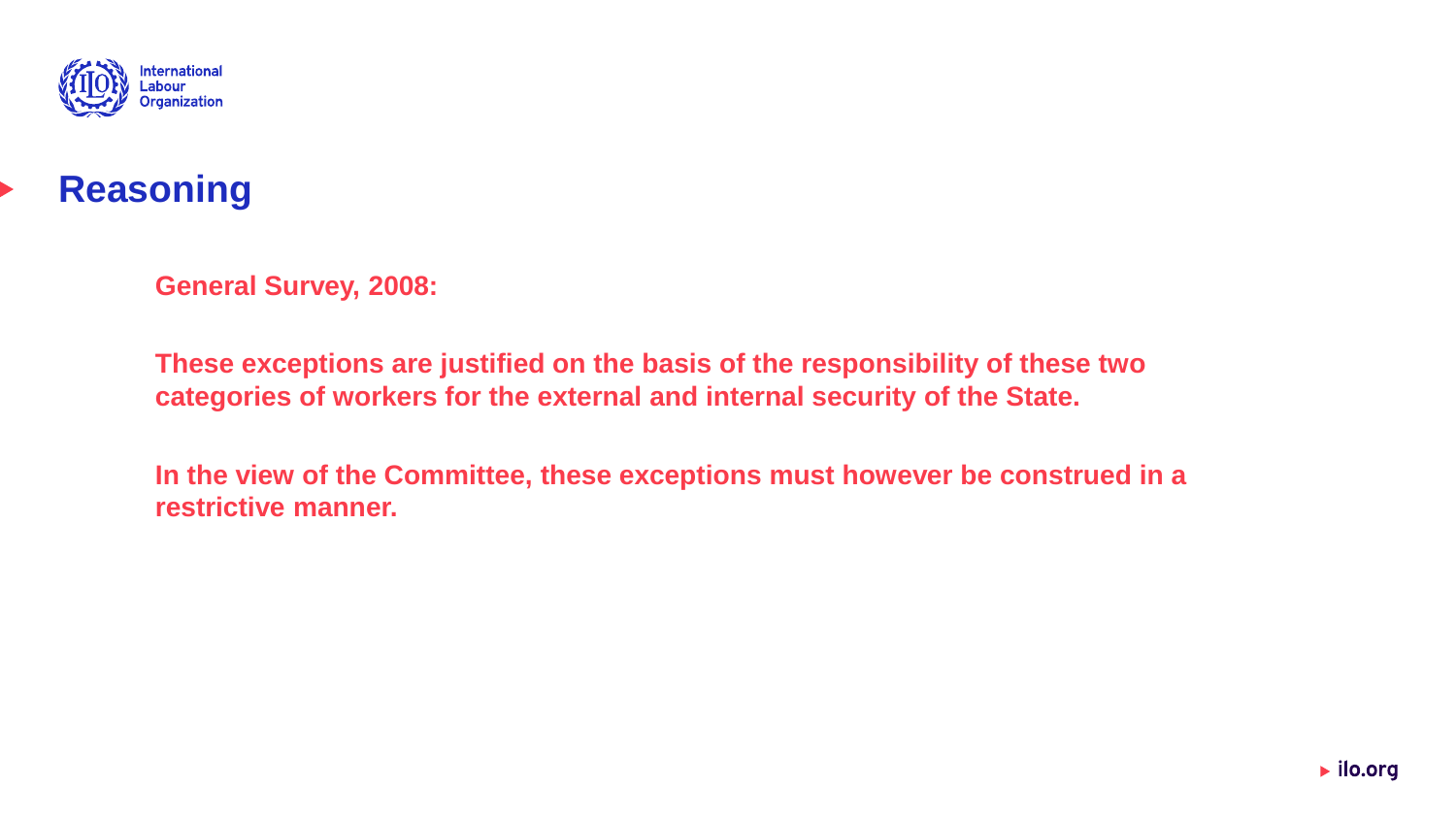

#### **Police labour relations/ characteristics**

- **Rank system/discipline**
- **High commitment to service**
- **History of opposition to unions**
- **Closeness to the state-stress in relations with population**
- **Solidarity**
- **Orientation to conflict resolution in courts**
- **Issues related to law enforcement: "rights" defined as powers**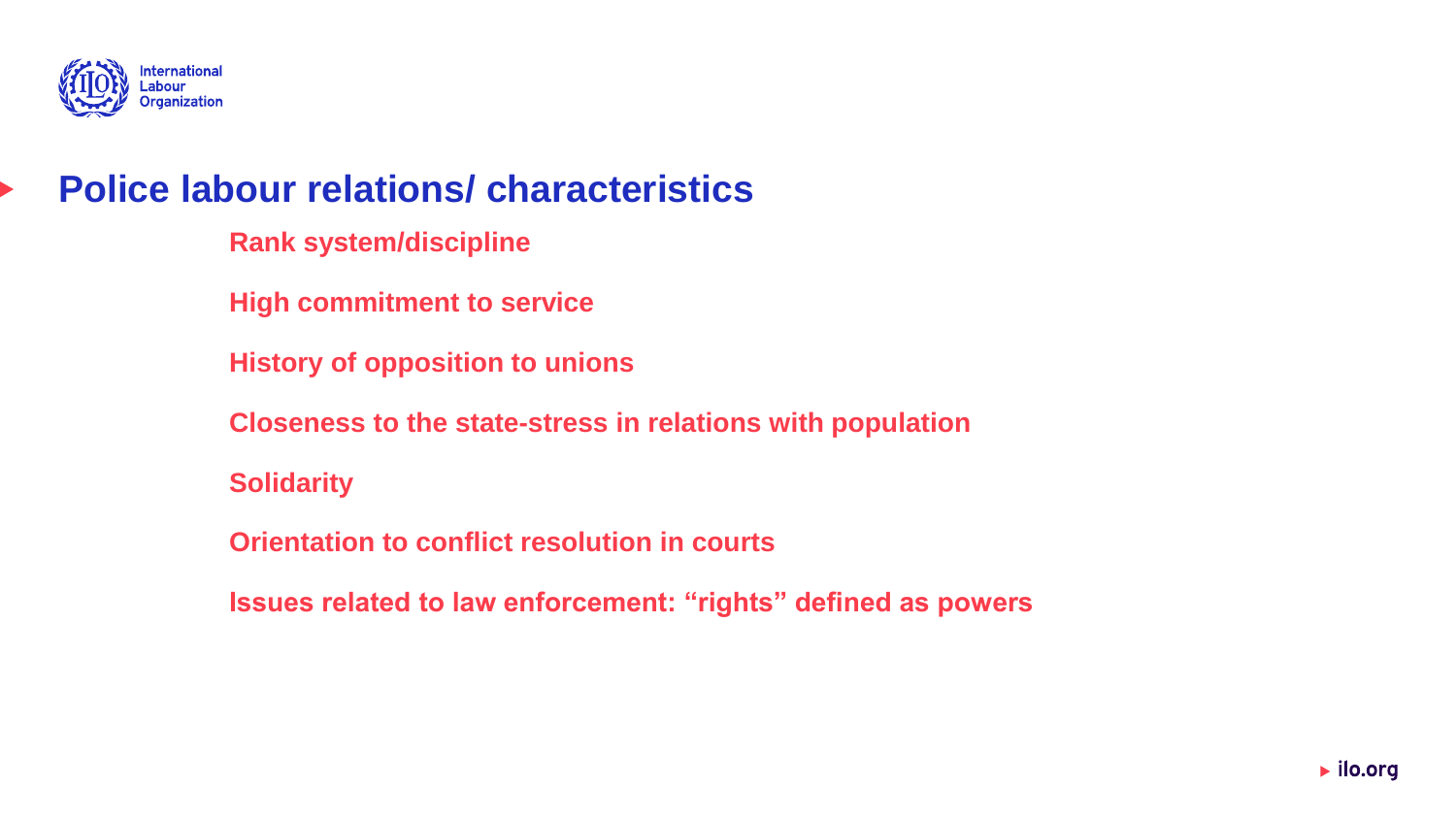

#### **Survey: 45 countries recognize FOA for police**

**Albania Andorra (not a member) Austria Belgium Bosnia and Herzegovina Guernsey Bulgaria Croatia Cyprus Czech Republic Denmark Estonia Finland France Germany Gibraltar Greece Hungary Iceland Ireland Isle of Man Italy Kosovo Latvia**

**Lithuania Luxembourg Malta Moldova Monaco Montenegro Netherlands North Macedonia Norway Poland Portugal**

**Romania Russia Serbia Slovakia Slovenia Spain Sweden Switzerland Ukraine United Kingdom**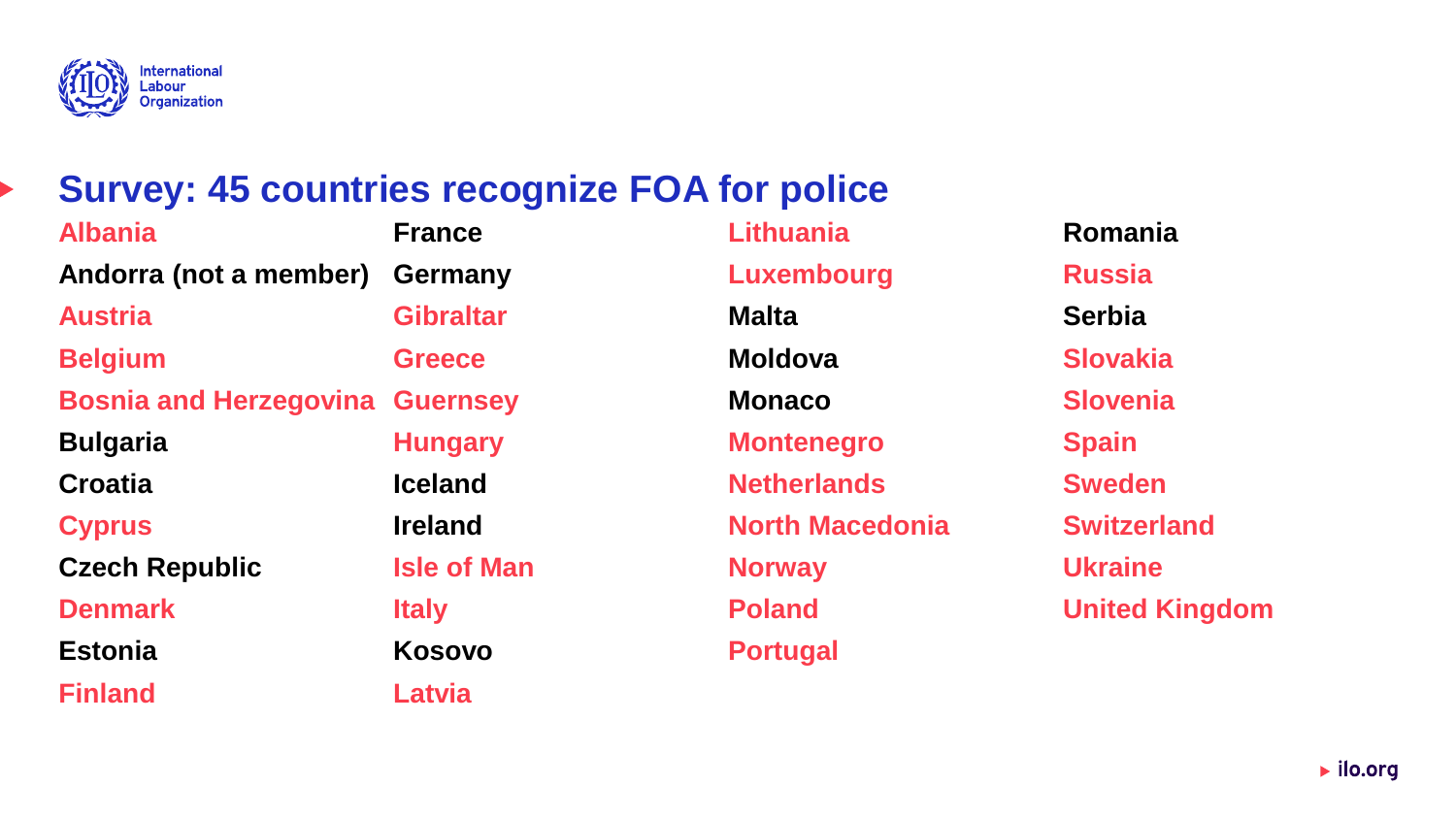

#### **Sample of enabling statutes**

**Greece-** Act No. 2265/1994: "the exercise of trade union rights of police officers may not exceed the limits determined by the peculiarities, the mission and especially the national, social and cross-party character of the Greek Police." . . . "Every police officer is entitled to be a member only of the primary trade union organization of the prefecture or of the administrative district where he serves." (Article 5).

**Ireland-** Art. 13 of the "Garda Síochána Act 2005": "For the purpose of enabling the members of the Gárda Síochána to consider and bring to the notice of the Commissioner and of the Minister matters affecting their welfare and efficiency, other than questions of discipline and promotion affecting individuals, there shall be established, in accordance with regulations to be made under this Act, a representative body or bodies for all or any one or more of the ranks of the Gárda Síochána below the rank of Surgeon, consisting of representatives elected by the members of the ranks or rank represented from amongst their number in manner to be prescribed by the regulations aforesaid. . . It shall not be lawful for a member of the Gárda Síochána to be or become a member of any trade union or of any association (other than a representative body formed under this section) of which the objects or one of the objects are or is to control or influence the pay, pensions, or conditions of service of any police force.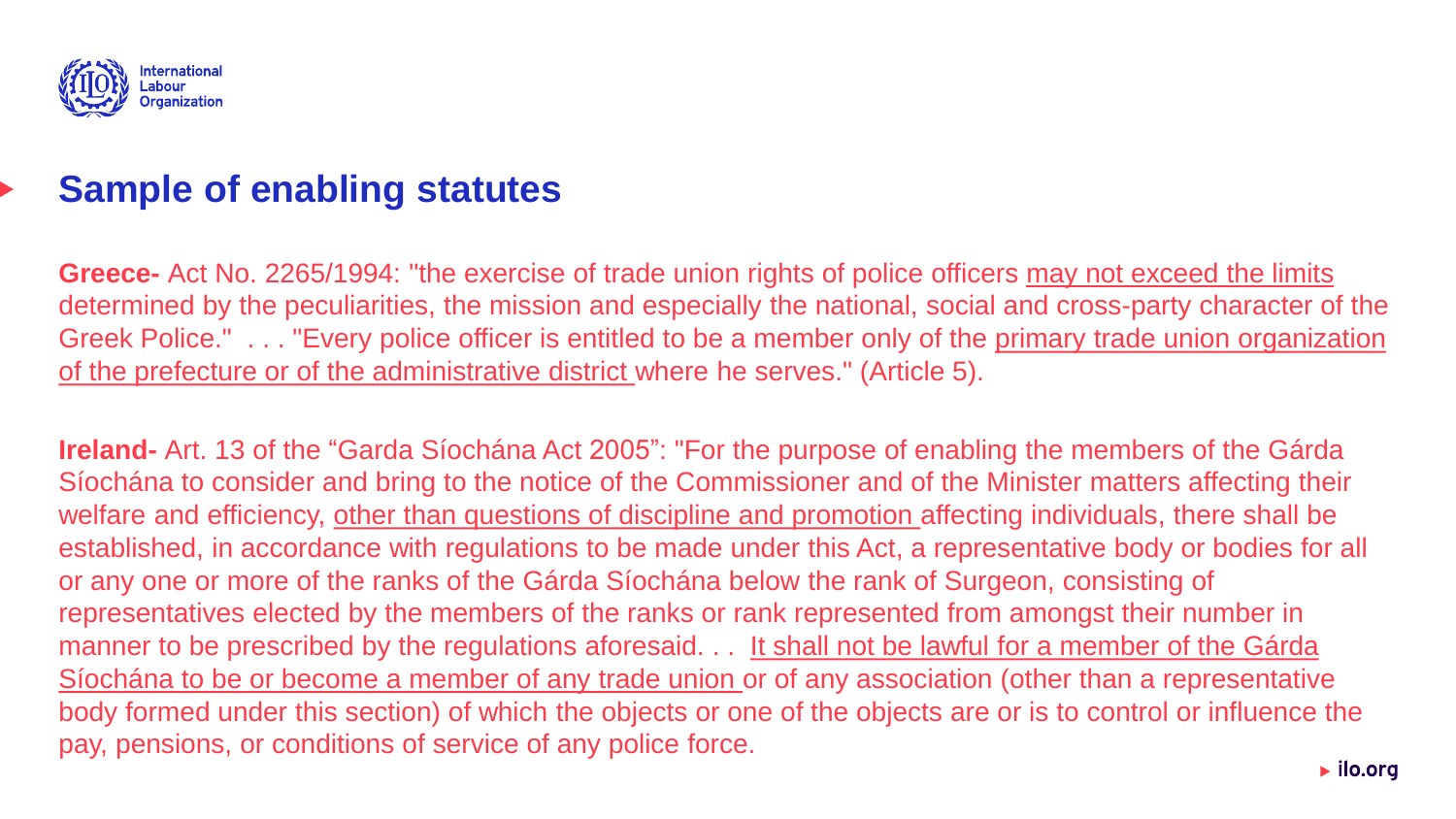

#### **Sample of enabling statutes**

**Italy-** Article 1 (3) Law No. 1893 of November 2020: "The right of free trade union organization, referred to in Article 39 of the Constitution, is exercised by members of the Armed Forces and Military Police Forces". The previous prohibition was annulled by court in 2018.

**Spain-** Organic Law 9/2015, of July 28, on the Personnel Regime of the National Police: "The National Police have the right to establish trade union organizations at the national level for the defense of their professional interests", but only for national police. Royal Decree 315/1987, of February 27: Police Council is a "joint collegiate body for the participation of the officials of the National Police Corps and the Administration, in determining their employment or working conditions and provision of the service and means for the possible solution of collective disputes. "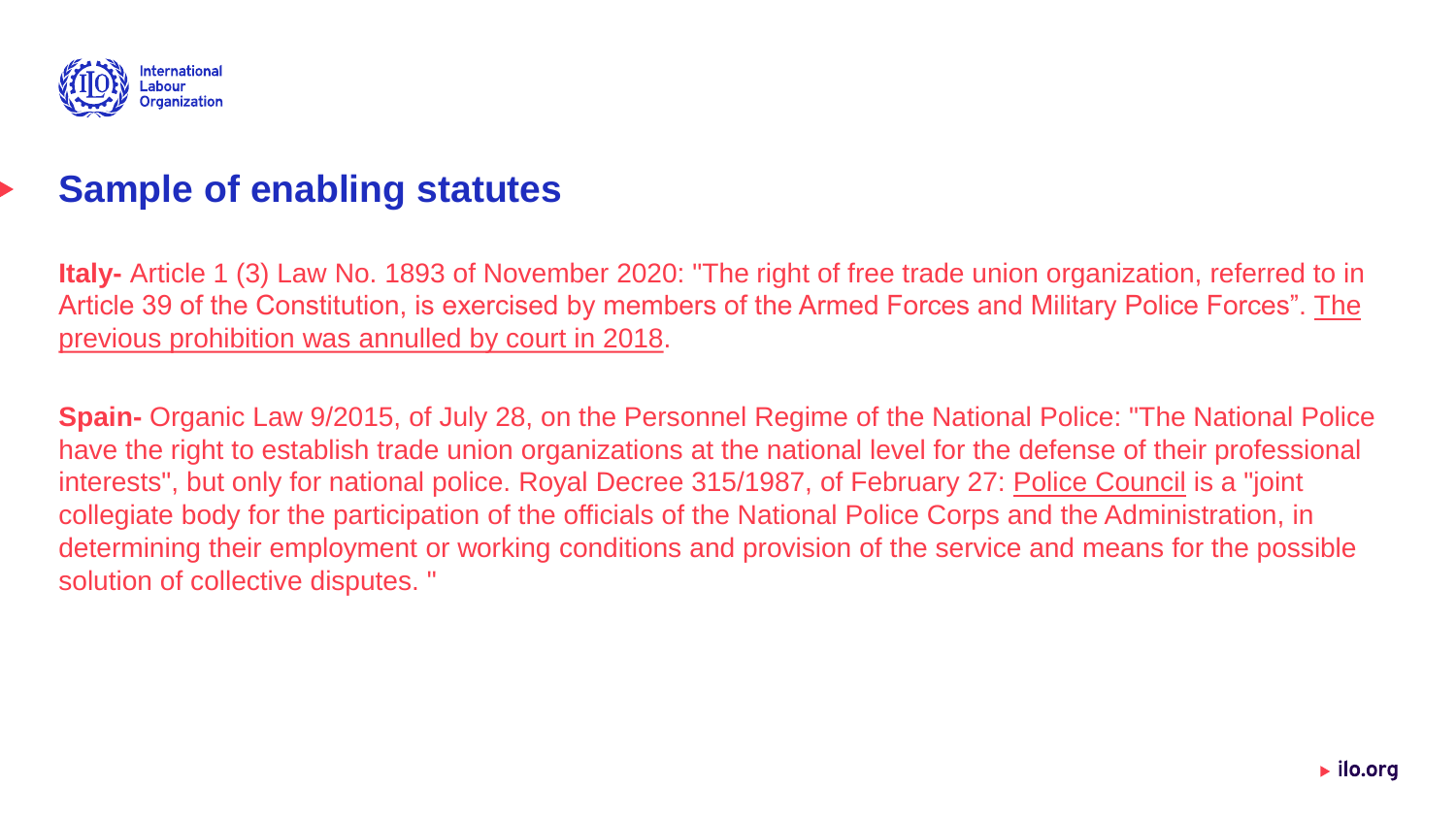

## **Countries that don't recognize FOA for police officers Armenia**

**Belarus**

**Kazakhstan**

**Tajikistan**

**Turkey**

• *Unknown: Georgia, Liechtenstein, Kyrgystan, San Marino, Tajikistan*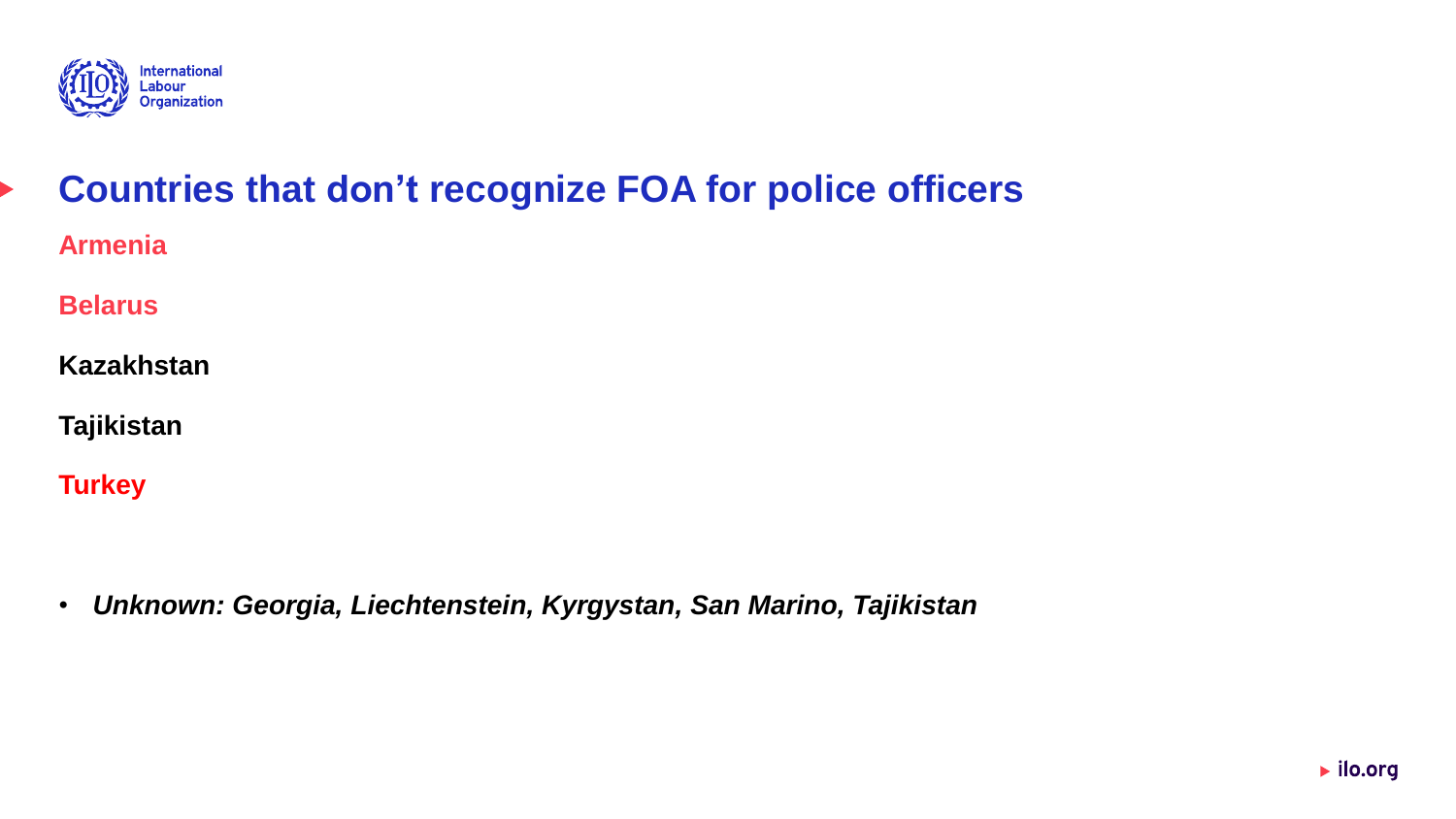

#### **Challenges: case of Hungary**

**One union complains that "Legislation that came into force on 1 January 2012 made a distinction between the fundamental rights of trade unions in different spheres. As a result, trade unions in Hungary are currently subject to two sets of rules: one for trade unions (operating in the civil sphere) under the Labor Code, and another for trade unions for soldiers and law enforcement workers. . . .**

**"The arena for direct dialogue with the government, the Law Enforcement Reconciliation Forum, has been abolished, despite continued intentions to work with trade unions. . . . named the sectoral advocacy council as the main arena for conciliation in the field of home affairs."**

**"[I]t held its inaugural meeting in August 2013, i.e. more than a year and a half after the entry into force of the relevant law. Despite the above, the Home Affairs Reconciliation Council has been kept alive as a venue for dialogue with the Ministry of the Interior.**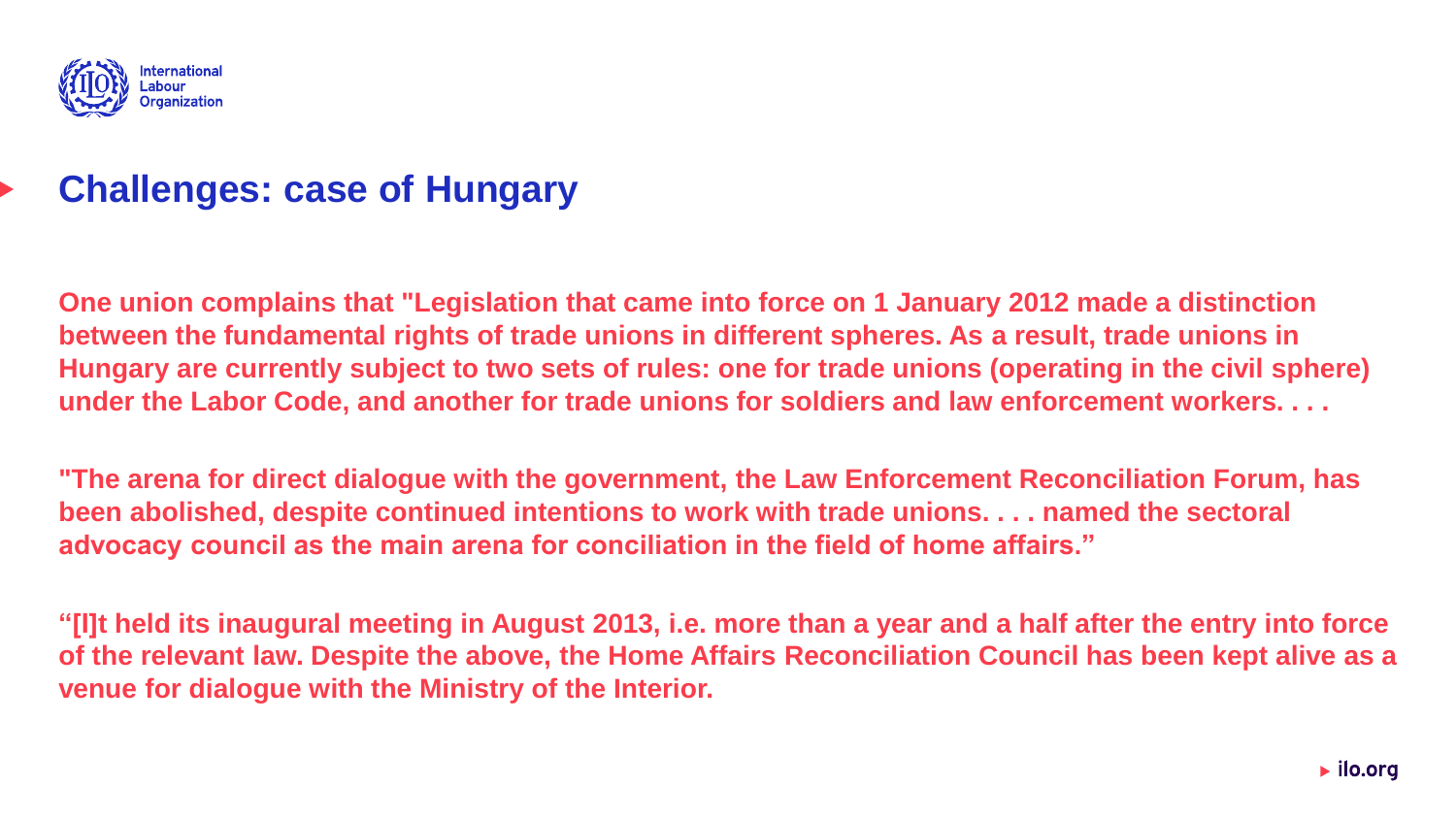

#### **Challenges: case of Russia**

**Article 31 of the Federal Law No 3-FZ on Police (2012) provides for the Right of Police Officers to Form Trade Unions (Associations) in order to represent and protect their social and labour rights and interests. The procedure of creation and the terms of reference of police officers' trade unions (associations) shall be established by the legislation.** 

**However, the All-Russian Trade Union of Workers of State Institutions and Public Services of the Russian Federation states that this Article has been insufficiently regulated. The collective agreement of the Ministry (exp. 31.12.2020) covers "federal state civil servants, workers and civilian personnel of the internal troops of the system of the Ministry of Internal Affairs of the Russian Federation," but not police.**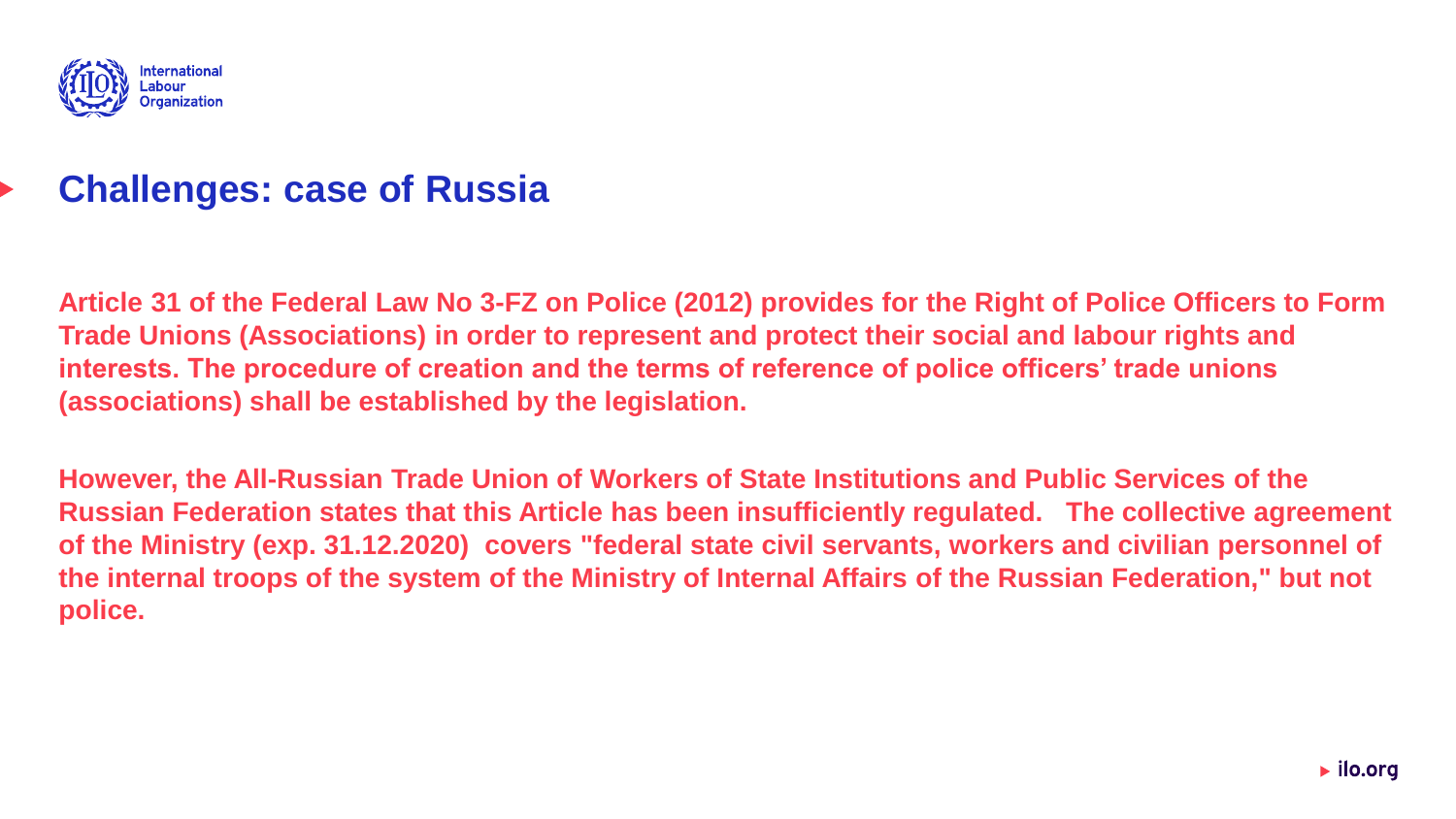

#### **Colonial heritage**

- **Most current or previous British colonies establish police associations by law– e.g. Anguilla, Antigua and Barbuda, Bahamas, Barbados, Belize, Botswana, Dominica, Grenada, Guyana, Hong Kong, Jamaica, Kiribati, Lesotho, Nauru, St. Kitts and Nevis, St. Lucia, Seychelles, Solomon Islands, Somalia, St. Vincent and the Grenadines, Vanuatu.**
- **Australia, New Zealand, South Africa and the USA recognize independent police unions, mostly at the local level. A 2013 Kenyan court order allowed police officers to join unions.**
- **All Dutch former colonies recognize independent pólice unions.**
- **None of the former Spanish and Portuguese colonies, except Brazil, have laws allowing police unions.**
- **French former colonies: only Haiti (by court order) and Madagascar recognize pólice unions.**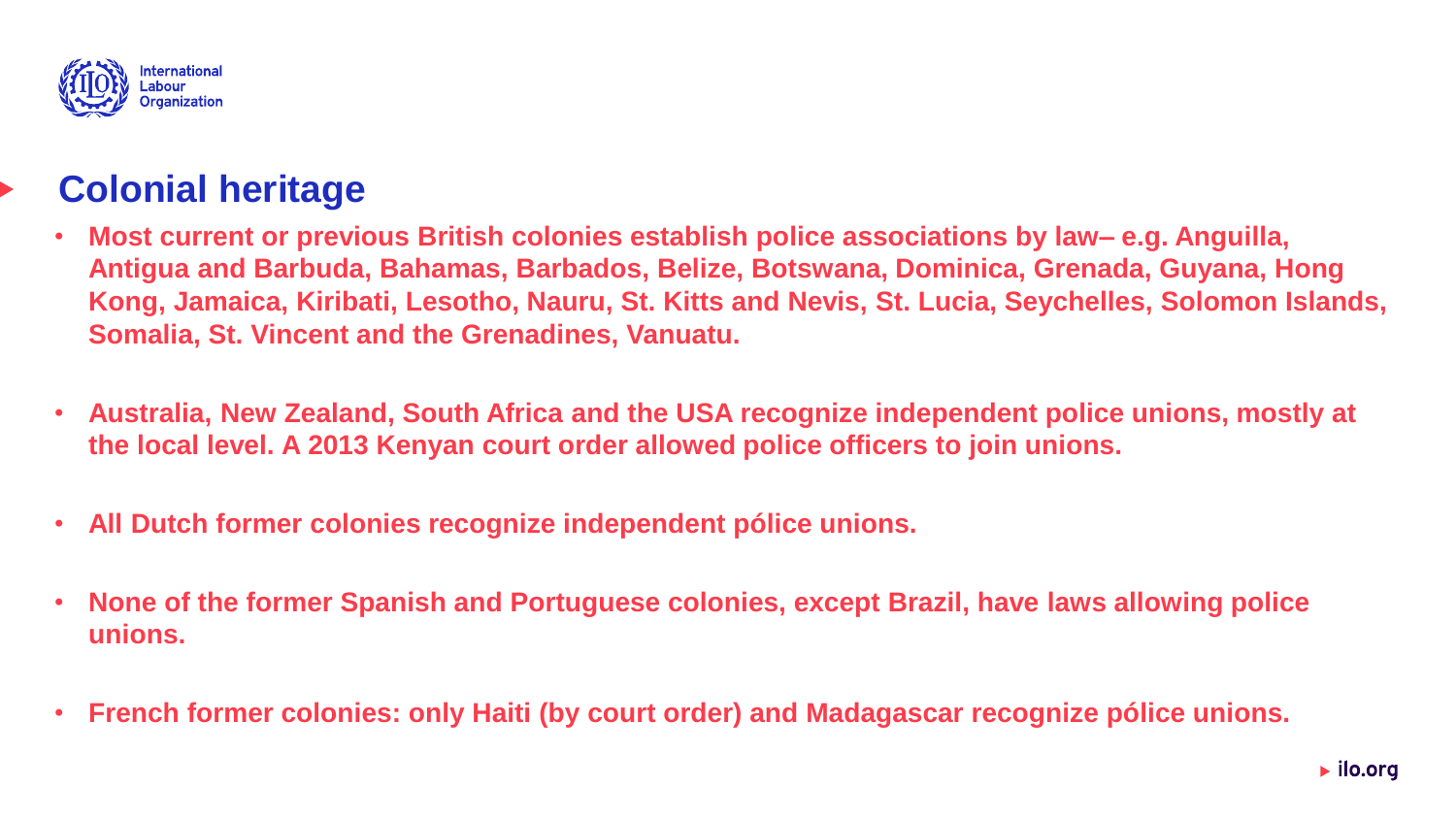

## **Trends**

- **Eastern Europe tends to establish negotiating bodies that deal with police issues**
- **UK, France, Germany address the issues in sectoral bodies for public servants, with incidental consultations regarding police officers.**
- **Southern European countries (Cyprus, Greece, Italy, Spain) treat police unions similarly to civil servant organizations, with some limitations.**